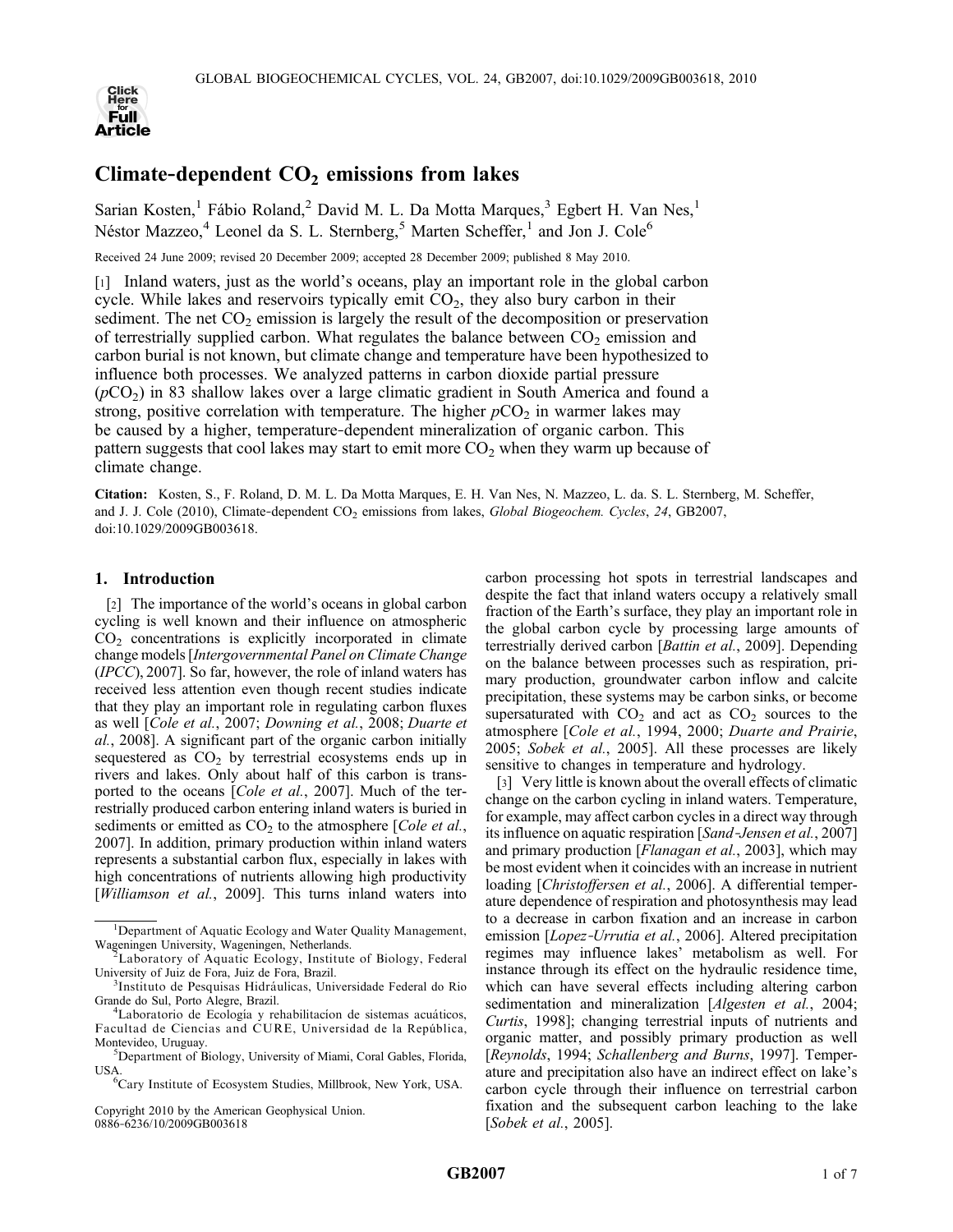

Figure 1. Location of the 82 South American lakes sampled.

[4] To explore the potential net effects of climate on carbon emissions from lakes, we sampled 82 comparable shallow lakes along a latitudinal gradient (5°–55°S) in South America (Figure 1) ranging in annual mean temperature from 4.0 to 27.6°C.

## 2. Methods

#### 2.1. Site Description

[5] We sampled 82 lakes in the East of South America (Figure 1). Lakes were selected to resemble each other as much as possible morphologically, but to vary as much as possible in climate and, within climate regions, in trophic state. The lakes in our data set ranged from being oligotrophic to hypertrophic (Table 1). All lakes were shallow (maximum mean depth 4.5m) and relatively small (surface area ranged between 0.09 and 2.53  $\text{km}^2$ ) (Table 1). The climate conditions at the sampling sites varied considerably; the most northern lake sites had maximum monthly air temperature up to 28.7°C whereas at the most southern lake locations the maximum was only 8.2°C [New et al., 2002]. At the time of sampling the lake water temperature ranged from approximately 10 to 30°C. In each climate region, lakes were selected to vary as much as possible in trophic state (Table 1 and Kosten et al. [2009a]).

#### 2.2. Sampling

[6] Lakes South of 25°S were sampled once during summer, the lakes nearer to the equator were sampled during dry season between November 2004 and March 2006.

[7] We collected water samples along the whole water column with a 1.5 m long tube at 20 random points in each lake between 0930 and 1200 LT. Two liters of each of these depth‐integrated samples were gathered in a 40 L bucket resulting in a depth and area integrated bulk sample. Filtration for various analyses in the laboratory was conducted directly after collection. Water and filters were then frozen until analysis. Sediment samples of the top 2 cm were taken in the center of the lake with a Kajak corer.

[8] Annual mean precipitation data were obtained from a high-resolution data set of surface climate over global land areas [New et al., 2002].

## 2.3. Sample Analysis

[9] We determined the acid neutralizing capacity (ANC) titrimetrically using 0.05N HCl on unfiltered samples in the field directly after sampling. pH was determined also on unfiltered samples using a probe. Chlorophyll  $a$  (chl  $a$ ) was extracted from filters (GF/C S&S) with 96% ethanol and absorbance was measured at 665 and 750 nm [Nusch, 1980]. For dissolved organic carbon, (DOC) analysis water was filtered through GF/F Whatman filters. DOC was determined by a Total Organic Carbon analyzer (Model 700, O.I.C International BV). As a measure for humic substances spectrophotometric light absorption at 380 nm was measured [Buiteveld, 1995] in filtered (0.45  $\mu$ m S&S) water. The concentration of organic N and C in sediment was determined, after carbonate removal, using a CNS analyzer (NA‐1500).

[10] The  $\delta^2$ H and  $\delta^{18}$ O of the bulk lake water sample were determined in a Multiflow system connected to an Isoprime Mass Spectrometer (Thermo Electron, Waltham, Massachusetts, United States). All isotopic ratios are expressed in  $\delta$  units relative to the Vienna mean standard ocean water, here as

$$
\delta D \text{ or } \delta^{18}O = \left[\frac{R_{sample}}{R_{std}} - 1\right] \cdot 1000
$$

in which  $R_{\text{sample}}$  and  $R_{\text{std}}$  are <sup>2</sup>H/H or <sup>18</sup>O/<sup>16</sup>O ratios of the sample and standard, respectively. The precision of analysis is  $\pm 2.0\%$  and  $\pm 0.1\%$  for  $\delta^2$ H and  $\delta^{18}$ O values, respectively.

# 2.4. Calculations and Data Analysis

[11] The  $pCO<sub>2</sub>$  was calculated from the pH and the ANC, adjusting for temperature, ionic strength and air pressure [*Cole et al.*, 1994]. Subsequently, the results were expressed as undersaturated or supersaturated with  $CO<sub>2</sub>$  relative to the atmosphere (RS). We used the global average atmospheric  $CO<sub>2</sub>$  pressure for the year 2005 as a reference (P. Tans,

Table 1. General Data on the Lakes Sampled

|                                                                   | Range            | Mean | Median |
|-------------------------------------------------------------------|------------------|------|--------|
| Area $(km^2)$                                                     | $0.09 - 2.53$    | 0.62 | 0.46   |
| Mean depth (m)                                                    | $0.50 - 4.50$    | 1.80 | 1.60   |
| Conductivity ( $\mu$ S cm <sup>-1</sup> )                         | 38-4930          | 527  | 167    |
| Total nitrogen (mg N $L^{-1}$ )                                   | $< 0.10 - 25.80$ | 1.80 | 0.40   |
| Total phosphorus (mg P $L^{-1}$ )                                 | $0.02 - 9.14$    | 0.27 | 0.10   |
| PVI $(\%)^a$                                                      | $0 - 81$         | 11   |        |
| Chlorophyll a ( $\mu$ g L <sup>-1</sup> )                         | $0.6 - 2889.0$   | 79.6 | 4.7    |
| The extinction of light at                                        | $0.3 - 54.2$     | 5.9  | 4.0    |
| $\lambda$ = 380 nm, as a proxy for<br>humic substances $(m^{-1})$ |                  |      |        |
| Total suspended solids (mg $L^{-1}$ )                             | $2 - 663$        | 43   | 9      |
| Light attenuation coefficient $(m^{-1})$                          | $0.50 - 43.60$   | 4.60 | 2.50   |

<sup>a</sup>The percentage of the lake's volume filled with submerged vegetation.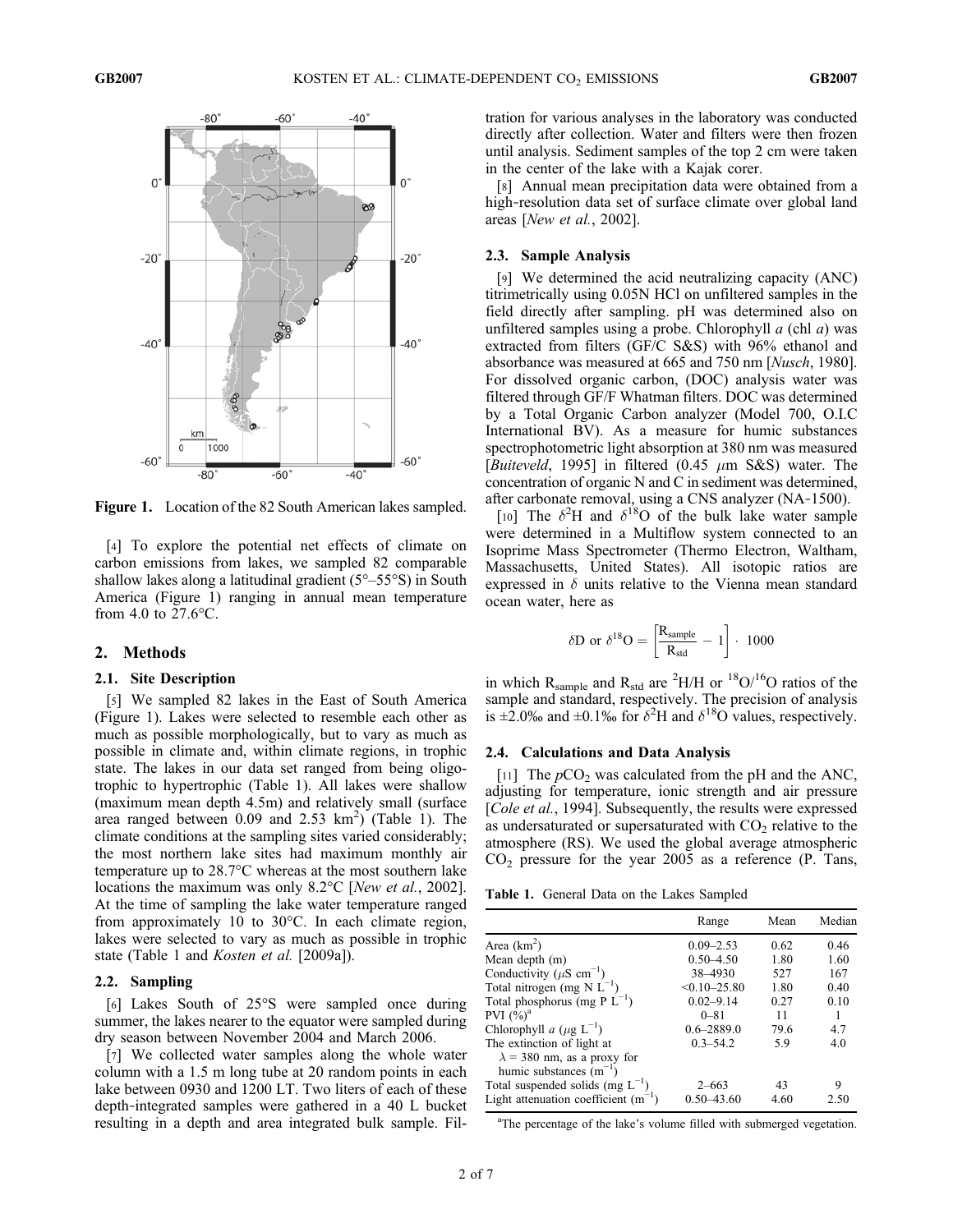

Figure 2. Frequency distribution of lakes undersaturated and supersaturated with  $CO<sub>2</sub>$  relative to the atmosphere. For undersaturation, the relative saturation (RS) =  $-pCO<sub>2</sub>$ (air)/ $pCO_2$  (water); for supersaturation, RS =  $pCO_2$  (water)/  $pCO<sub>2</sub>$  (air).

Trends in atmospheric carbon dioxide: Recent global  $CO<sub>2</sub>$ , 2009, available at http://www.esrl.noaa.gov/gmd/ccgg/trends/ #global). Lakes were classified as strongly  $CO<sub>2</sub>$  supersaturated (RS > 1.2); strongly undersaturated (RS <  $-1.2$ ); or near saturation  $(-1.2 \leq RS \leq 1.2)$ . The percentage of the lake's volume filled with submerged vegetation (PVI) was determined analogously to *Canfield et al.* [1984] (for details, see Kosten et al. [2009b]).

[12] As a proxy for the hydrological character of the lake we derived an inflow: evaporation ratio using  $\delta^2$ H and  $\delta^{18}$ O of the lake water. The derivation is based on the principle of light isotopes evaporating more quickly than heavy isotopes. The 'heavier' the lake water in comparison to the incoming water the more the lake water has been subject to evaporation. We calculated the inflow:evaporation ratio using the Gat-Bowser model [*Gat and Bowser*, 1991; Rozanski et al., 2001]. The relative humidity input for the model was obtained from a global data set [Bowen and Revenaugh, 2003]. For the stable isotope composition of the inlet water we used the average composition of precipitation at the lake location as a proxy (extracted from map provided by G. J. Bowen (Waterisotopes.org, Purdue University, West Lafayette, 2003, available at http://wateriso.eas.purdue.edu/ waterisotopes/pages/data\_access/ArcGrids.html) on the basis of data from Bowen and Revenaugh [2003]). However, as the incoming water may have already been subject to evaporation in the watershed before it enters the lake, we may be overestimating the evaporation in the lake. The more the lake was subject to evaporation, for example due to a long hydraulic residence time, the smaller the inflow:evaporation ratio.

[13] Relations of  $pCO<sub>2</sub>$  versus climatological variables and local variables were first explored using simple linear regressions. The climatological variables included temperature, mean annual precipitation and the inlet:evaporation

ratio. The local variables included PVI, chlorophyll  $a$  (chl  $a$ ), the extinction of light at  $\lambda = 380$  nm used as a proxy for humic substances (humic), dissolved organic carbon concentration (DOC), and two indicators for the relative influence of aquatic primary production and terrestrial carbon input: (1) the ratio between chlorophyll  $a$  and the extinction at  $\lambda = 380$  nm (chl *a*: humic); and (2) the ratio between organic carbon and nitrogen in the sediment (C:N). A high chl a: humic ratio indicates that the primary production is relatively large compared to influence of terrestrial organic matter on the lake's metabolism. To the contrary, a high C:N ratio indicates a relatively strong terrestrial influence on the lake's metabolism, as the C:N ratio of terrestrial organic matter is generally higher than that of aquatic material [*Elser* et al., 2000]. Next, we applied multiple linear regressions. The multiple linear regressions modeled  $pCO<sub>2</sub>$  using temperature and the variables explaining most of the variance in  $pCO<sub>2</sub>$  in the simple linear regressions. To enhance normality, both the dependent and the independent (except for temperature) variables were log transformed before analysis.

[14] All statistical analyses were performed using SPSS for Windows version 15.0 (SPSS, Chicago, Illinois, United States).

## 3. Results

[15] Only in a small fraction  $(6\%)$  of the lakes, the carbon dioxide partial pressure ( $pCO<sub>2</sub>$ ) was within a range of  $\pm 20\%$ from the equilibrium with the atmosphere (near saturation group). Most lakes (80%) were supersaturated (relative saturation > 1.2, Figure 2). The  $pCO<sub>2</sub>$  saturation increased with increasing temperature (Table 2). Temperature alone explained 13%  $(R^2)$  of the variance in  $pCO_2$  (Table 2). Lakes with high abundances of primary producers (either phytoplankton or submerged macrophytes) generally have lower  $pCO_2$ 's than expected based on temperature alone

Table 2. Simple Linear Regression Models Describing the Relationship of Lakes' Partial CO<sub>2</sub> Pressure and Different Climatological and Local Variables<sup>a</sup>

|               |                                                                                                                        | <b>Regression Statistics</b> |       |    |
|---------------|------------------------------------------------------------------------------------------------------------------------|------------------------------|-------|----|
| Model         | $Log(pCO2) =$                                                                                                          | F,                           | $R^2$ | n  |
|               | $2.08^{(<0.001)$ + 0.04 <sup>(0.001)</sup> temperature                                                                 | 12.13                        | 0.13  | 82 |
| $\mathcal{D}$ | $-0.17^{(0.877)} + 1.08^{(0.005)}$                                                                                     | 8.37                         | 0.08  | 82 |
| 3             | log(total annual precipitation)<br>$2.55^{(\geq 0.001)} + 0.98^{(\geq 0.001)}$<br>log(inflow:evaporation) <sup>b</sup> | 21.87                        | 0.24  | 70 |
| 4             | $3.33^{(0.001)} - 0.30^{(0.001)}$<br>log(chl a)                                                                        | 18.14                        | 0.19  | 82 |
| 5             | $3.15^{(<0.001)} - 0.18^{(0.047)} \log(PVI)^{c}$                                                                       | 4.06                         | 0.05  | 82 |
| 6             | $3.10^{(<0.001)} - 0.08^{(0.548)} \log(humic)^d$                                                                       | 0.36                         | 0.01  | 82 |
| 7             | $3.50^{(<0.001)} - 0.42^{(0.010)} \log(DOC)$                                                                           | 6.96                         | 0.08  | 82 |
| 8             | $3.20^{(<0.001)} - 0.36^{(0.001)}$                                                                                     | 21.63                        | 0.21  | 82 |
| 9             | $log(chl \, a: \, humic)^e$<br>$0.70^{(0.103)} + 2.27^{(0.001)} \log(C;N)^f$                                           | 32.45                        | 0.30  | 79 |

<sup>a</sup>The *p* value of the parameters are presented between brackets. <sup>b</sup>Inflow:evaporation ratio.

<sup>c</sup>The percentage of the lake's volume filled with submerged vegetation  $(PVI)$  was augmented with  $1\%$  to avoid zero's.

<sup>d</sup>The extinction of light at  $\lambda$  = 380 nm is used as a proxy for humic substances.

e<sup>e</sup>Chlorophyll *a* concentration: extinction at  $\lambda = 380$  nm ratio.

<sup>f</sup>Organic carbon: total nitrogen ratio in the top sediment.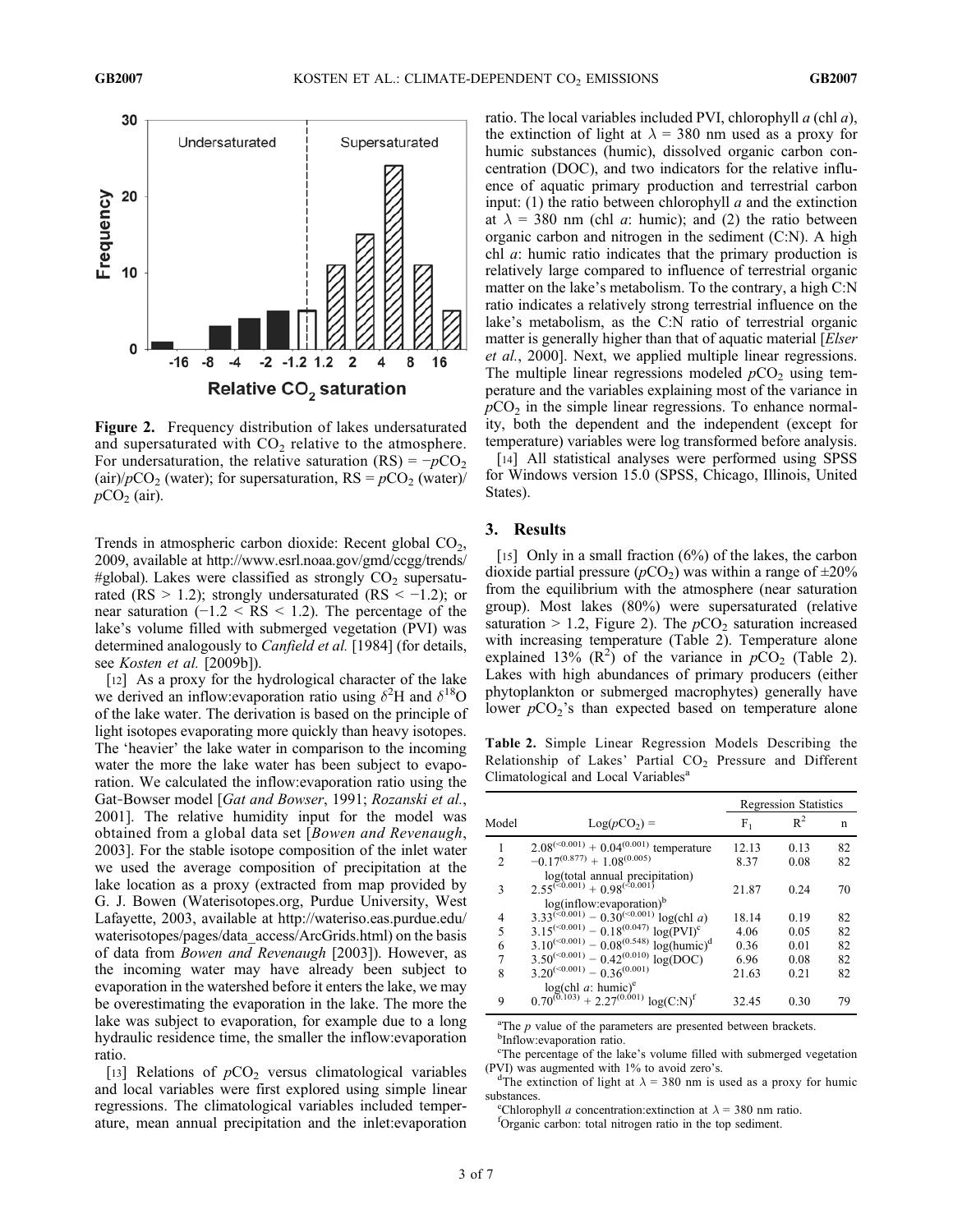

Figure 3. Partial  $CO_2$  pressure ( $pCO_2$ ) in lakes along a water temperature gradient in South America. Lakes differed in trophic status (size of symbols indicate chlorophyll a concentrations; open symbols represent lakes with substantial growth of submerged vegetation (>25% of the lake volume is filled with vegetation)). Continuous line represents the regression line between  $pCO<sub>2</sub>$  and the water temperature measured in the lakes. Lakes depicted below the dashed line are undersaturated in  $pCO<sub>2</sub>$  relative to the atmosphere.

(Figure 3, see also negative parameters in the models 4 and 5 in Table 2), whereas lakes with low abundances of primary producers generally fall above the  $pCO<sub>2</sub>$  temperature regression line.

[16] In the simple linear regressions  $pCO<sub>2</sub>$  was best explained by the inflow: evaporation ratio ( $R^2$  = 0.24, model 3 in Table 2), the ratio between algal biomass (expressed as chl *a*) and the light extinction  $\lambda = 380$  nm (used as a proxy for humic substances) ( $R^2 = 0.21$ , model 8 in Table 2), and the C:N ratio in the sediment  $(R^2 = 0.30$ , model 9 in Table 2). Lakes with a high inflow:evaporation ratio had relatively high  $pCO_2$ 's compared to lakes with a low inflow: evaporation ratio. Furthermore, in lakes with a relatively strong terrestrial influence (i.e., a low chl  $a$ : humic ratio or a high C:N ratio), the  $pCO<sub>2</sub>$  tended to be high as well.

[17] The  $pCO<sub>2</sub>$  could significantly be explained by a combination of temperature and the before mentioned variables, increasing the degree of explanation (adjusted  $R^2$ )

of  $pCO<sub>2</sub>$  (Table 3). At similar inflow: evaporation ratios, the cooler lakes had a lower  $pCO<sub>2</sub>$  than the warmer lakes (Table 3, Figure 4a). In the same way, the warm lakes generally had a higher  $pCO<sub>2</sub>$  than the cooler lakes at similar chl a: humic ratios (Table 3, Figure 4b).

## 4. Discussion

[18] The small fraction of lakes that is in equilibrium with the atmosphere indicates that most lakes were either sinks or sources to the atmosphere (Figure 2). As in surveys in other parts of the world [Cole et al., 1994; Sobek et al., 2003], most lakes were supersaturated, indicating that these lakes are net sources of  $CO<sub>2</sub>$  to the atmosphere. In fact,  $pCO<sub>2</sub>$ tends to be lowest in summer [Kelly et al., 2001] or dry season [Richey et al., 2002] precisely when our samples were taken. Therefore the annual average relative saturation per lake is likely even higher than we report here.

[19] The ratio between phytoplankton biomass and the light extinction at  $\lambda = 380$  nm explained 21% (R<sup>2</sup>) of the variation in  $pCO<sub>2</sub>$  (Table 2). Most likely this is because the light extinction at this wavelength, which we used as a proxy for the level of humic substances can be used as an indicator for terrestrial carbon input. When the terrestrial carbon is mineralized this may lead to a net  $CO<sub>2</sub>$  production. Phytoplankton, on the other hand, takes up  $CO<sub>2</sub>$  during photosynthesis, reducing  $CO<sub>2</sub>$  concentrations in the water. The higher the density of phytoplankton compared to the level of humic substances, the lower the  $pCO<sub>2</sub>$  tends to be. Besides phytoplankton, submerged vegetation may contribute substantially to the primary production in shallow lakes thereby lowering the  $pCO<sub>2</sub>$ . Indeed, the  $pCO<sub>2</sub>$  is systematically lower in lakes with high abundances of submerged vegetation (Table 2 and Figure 3).

[20] In other lake data sets,  $pCO<sub>2</sub>$  was found to be positively correlated to DOC concentrations [Prairie et al., 2002; Sobek et al., 2003, 2005]. Although our lakes had a wide range in extinction at  $\lambda = 380$  nm (used as a proxy for humic substances) and dissolved organic carbon (0.3–54.2 m<sup>-1</sup> and 1.7–86 mg  $C L^{-1}$ , respectively), we did not find a significant relation between  $pCO<sub>2</sub>$  and the light extinction, and the explained variance in  $pCO_2$  by DOC was low ( $\mathbb{R}^2 = 0.08$ , Table 2). Our lakes, however, also covered a wide range in productivity and as  $pCO<sub>2</sub>$  is influenced by primary production and respiration simultaneously, the chlorophyll  $a$ :

Table 3. Multiple Linear Regression Models Describing the Relationship of Lakes' Partial CO<sub>2</sub> Pressure, Temperature, and Local Environmental Variables<sup>a</sup>

| Coefficients <sup>b</sup> |                   |                     |                    | <b>Regression Statistics</b> |               |                    |             |
|---------------------------|-------------------|---------------------|--------------------|------------------------------|---------------|--------------------|-------------|
| Intercept                 | Temperature       | Inflow: evaporation | Chl $a$ : humic    | C:N                          |               | $R^2_{\text{adi}}$ | $\mathbf n$ |
| $1.93^{(\leq 0.001)}$     | $0.03^{(0.035)}$  | $0.99^{(<0.001)}$   |                    |                              | $F_2 = 13.84$ | 0.27               | 70          |
| $2.20^{(\leq 0.001)}$     | $0.04^{(<0.001)}$ |                     | $-0.37^{(<0.001)}$ |                              | $F_2 = 21.48$ | 0.34               | 82          |
| $2.17^{(\leq 0.0001)}$    | $0.03^{(0.023)}$  | $0.67^{(0.005)}$    | $-0.23^{(0.011)}$  |                              | $F_3 = 12.29$ | 0.33               | 70          |
| $-0.03(0.94)$             | $0.04^{(<0.001)}$ |                     |                    | $2.15^{(\leq 0.001)}$        | $F_2 = 25.93$ | 0.39               | 79          |
| $0.48^{(0.36)}$           | $0.03^{(0.020)}$  | $0.54^{(0.015)}$    |                    | $1.62^{(0.001)}$             | $F_3 = 12.6$  | 0.35               | 67          |

<sup>a</sup>In the lower part we used the ratio between organic carbon and nitrogen in the sediment (C:N) instead of the chl a:humic ratio as an indicator for the relative influence of terrestrial and aquatic organic matter. Only significant models are shown. The  $p$  value of the parameters is presented between brackets. For explanation of the variables, see Table 2. <sup>b</sup>

<sup>b</sup>All variables (except of temperature) were log transformed before analysis.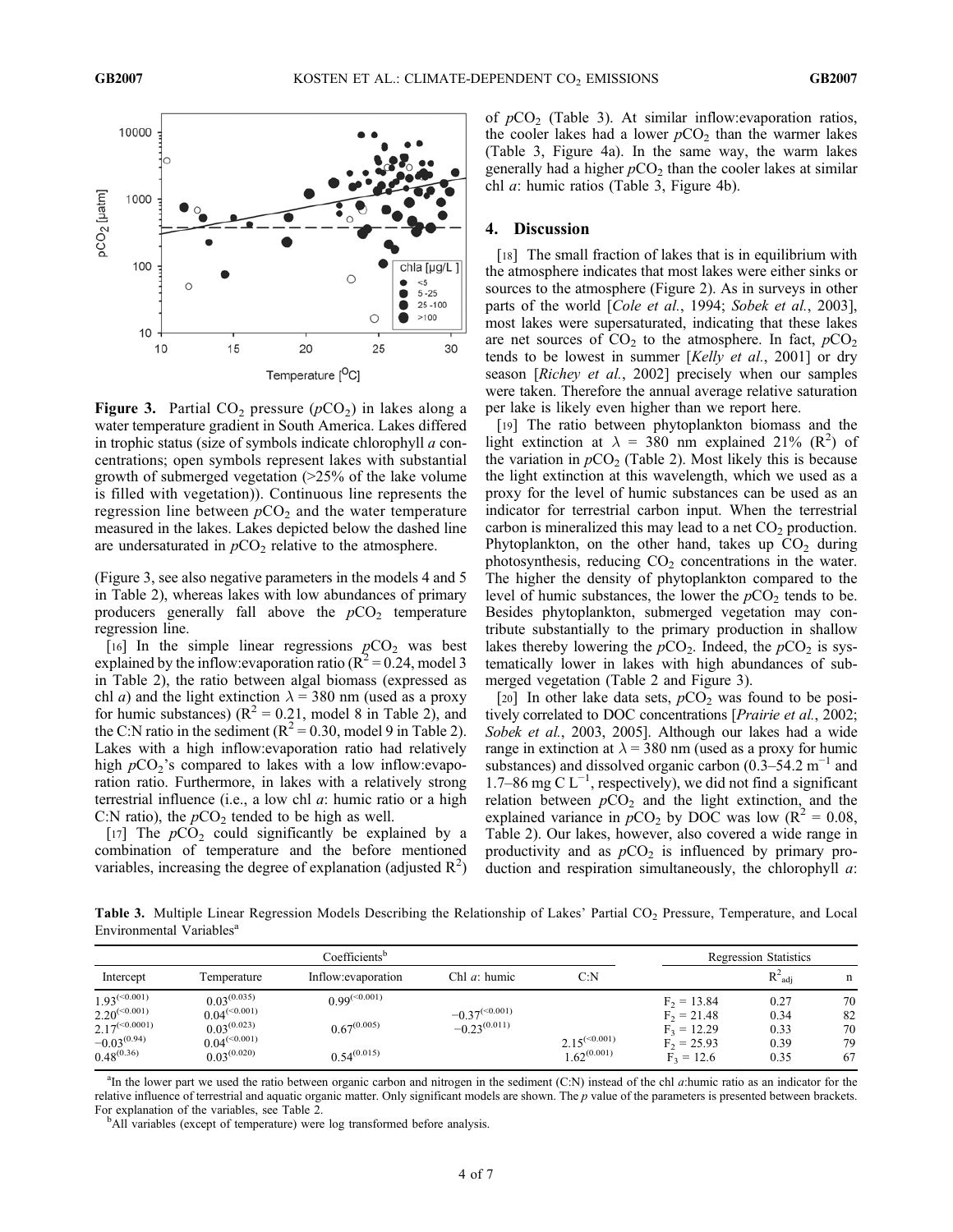

Figure 4. Partial  $CO_2$  pressure ( $pCO_2$ ) in South American lakes over a temperature gradient and a gradient of (a) a ratio between inflow and evaporation and (b) a ratio between algal biomass (expressed as chlorophyll a) and the extinction of light at  $\lambda = 380$  nm, as a proxy for humic substances. The transparent planes indicate the multiple linear regression models. Grey points have a lower and black points have a higher  $pCO<sub>2</sub>$  than expected on the basis of the models.

humic substances ratio may therefore be most informative. A relatively constant primary production in comparison to the variation in DOC in the other data sets may explain the overruling influence of DOC on the  $pCO<sub>2</sub>$  in those earlier studies. The strong correlation between DOC and chlorophyll *a* in our data set ( $R^2 = 0.48$ ,  $p < 0.001$ ) might indicate that in eutrophic lakes, much of the DOC is algal derived which may explain the negative correlation between  $pCO<sub>2</sub>$ and DOC (Table 2).

[21] Our data furthermore suggest that hydrological characteristics of the lake, i.e., the ratio between inflow and evaporation, strongly affects the  $pCO<sub>2</sub>$  (Table 2). In part this may reflect a temperature effect. Evaporation plays an important role in the energy budget of the lake and strong evaporation cools down the lake [Lenters et al., 2005]. Hydrology, however, also affects the input of terrestrial carbon to the lake. Indeed,  $pCO<sub>2</sub>$  was generally high in lakes where the volume of incoming water from the watershed was large in comparison to the volume that had evaporated. The importance of lakes' hydrology is in line with results from studies in other parts of the world [Algesten et al., 2004]. Although the  $pCO<sub>2</sub>$  may be influenced by the inflow of  $CO<sub>2</sub>$  rich groundwater as well [Striegl and Michmerhuizen, 1998], a dominant role of the terrestrial input in our lakes is suggested by the fact that 21% of the variance in  $pCO<sub>2</sub>$  could be explained by the chlorophyll *a*: humic substances ratio.

[22] As an alternative indicator of the relative importance of terrestrial input, we analyzed the ratio between organic carbon and nitrogen in the sediment, a high C:N ratio indicating a relatively strong terrestrial influence on the lake's metabolism. Indeed we found this indicator to explain a comparable part (30%) of the variance in  $pCO<sub>2</sub>$  levels as the inflow:evaporation ratio (Table 2). Adding the ratios chlorophyll  $\alpha$ : humic substances or C:N to regression models explaining  $pCO<sub>2</sub>$  levels from the hydrology indicator did not add to the explanatory power (Table 3), suggesting that the hydrology might affect the carbon balance largely through its relative effects on allochthonous carbon input and in‐lake primary productivity.

[23] For the lakes in our data set cooler lakes generally had a lower  $pCO<sub>2</sub>$  than warmer lakes (Table 3); the coldest lakes in our data set generally being carbon sinks and the warmer lakes in our data set being carbon sources (Figure 3). To filter out the effects of idiosyncratic differences in terrestrial inputs and productivity among lakes we looked at relationships between  $pCO<sub>2</sub>$  and the main indicators of these processes along the temperature gradient (Table 3, Figure 4). This again suggested a significant influence of temperature on the  $pCO<sub>2</sub>$ . At similar inflow: evaporation ratios, or similar chlorophyll a: humic ratios the warmer lakes had a higher  $pCO<sub>2</sub>$  than the cooler lakes (Table 3, Figure 4). The logarithm of the  $pCO_2$  in lakes with a water temperature of 30°C was 0.3 to 0.4 units higher than in lakes with a water temperature of 20°C (see temperature regression coefficients Table 3), suggesting an approximate 2–2.5 times increase in  $pCO<sub>2</sub>$  per 10°C in comparable lakes.

[24] Although the  $pCO<sub>2</sub>$  is not a direct measure of the carbon flux in lakes, it is the most important factor influencing this flux [Sobek et al., 2005]. Therefore, our findings indicate a substantial influence of climate on  $CO<sub>2</sub>$  efflux from lakes. The apparent effect of hydrology on the  $pCO<sub>2</sub>$  in lakes suggested by our results implies that future changes in evaporation [Roderick and Farquhar, 2002] and precipitation regimes [IPCC, 2007] may have a strong impact on lake carbon emissions. In addition there is a clear relationship between  $pCO<sub>2</sub>$  and temperature. Although clearly correlations do not give insight in causal relationships, various mechanisms could contribute to such a temperature effect. In addition to the direct effect of temperature on the  $CO<sub>2</sub>$ flux (gasses dissolve better in colder than in warmer water), there is possibly an increase in net heterotrophy with temperature. Rates of respiration tend to increase stronger than production with temperature [Biddanda and Cotner, 2002; Lopez‐Urrutia et al., 2006; Rivkin and Legendre, 2001; Sand-Jensen et al., 2007]. Importantly, the relatively strong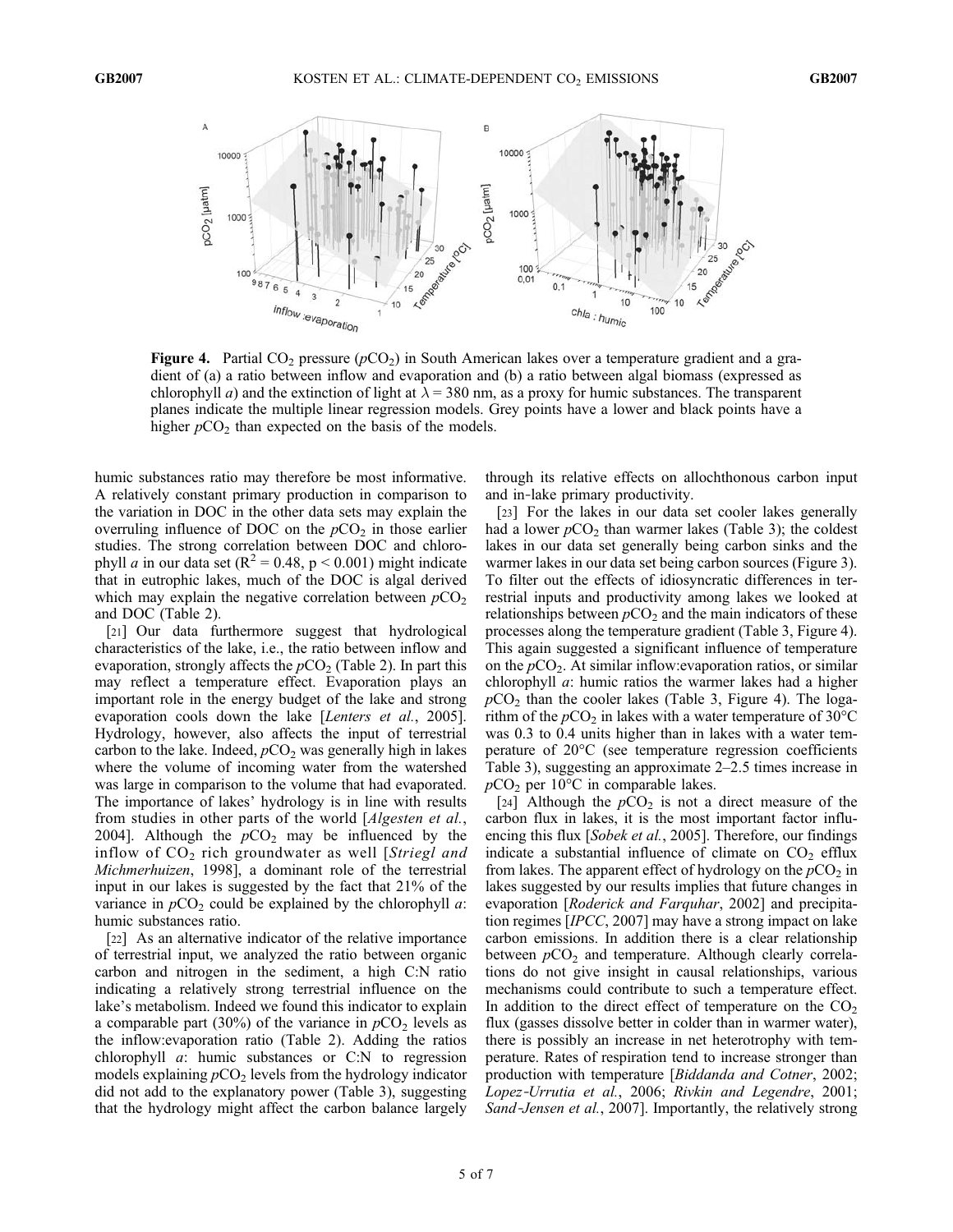increase of respiration with temperature [Acuña et al., 2008] implies that warm lakes might metabolize a substantially larger portion of the terrestrial organic matter influx than cooler ones [Biddanda and Cotner, 2002; Jansson et al., 2008]. Primary production, on the other hand, may be limited by other factors than temperature (e.g., nutrients or light) this may prevent primary production from 'keeping up' with respiration when temperature increases.

## 5. Final Remarks

[25] Most likely, rising global temperatures will promote increased atmospheric greenhouse gas concentrations [Cox and Jones, 2008]. In fact, estimates based on ancient climate variation suggest that this effect may be quite large [Scheffer et al., 2006]. Future climate prognosis often neglect the feedback effect of temperature on greenhouse gas fluxes as our knowledge of the processes involved is insufficient leading to large uncertainties [*Jones et al.*, 2006]. Our results suggest that warm inland waters emit more  $CO<sub>2</sub>$  than comparable cooler lakes. Carbon emission from cool lakes may therefore increase with climate warming. While this positive feedback mechanism has negative consequences from a climate change perspective, the sensitivity of the carbon balance of lakes to in‐lake productivity and hydrology also suggests that a better understanding of the regulating mechanisms might give opportunities for managers to design climate friendlier management strategies of these hot spots of carbon channeling.

[26] **Acknowledgments.** We thank all people involved in the sampling and all lake owners that gave us access to the lakes. This research was financially supported by the Netherlands Organization for Scientific Research (NWO) grants W84‐549 and WB840586, the National Geographic Society grant 7864‐5; in Brazil by Conselho Nacional de Desenvolvimento Científico e Tecnológico (CNPq) grants 480122, 490409, and 311427; and in Uruguay by PEDECIBA, Maestría en Ciencias Ambientales, Donación Aguas de la Costa S.A., Banco de Seguros del Estado, and Sistema Nacional de Investigadores (SNI).

#### References

- Acuña, V., A. Wolf, U. Uehlinger, and K. Tockner (2008), Temperature dependence of stream benthic respiration in an Alpine river network under global warming, Freshwater Biol., 53, 2076–2088, doi:10.1111/ j.1365-2427.2008.02028.x.
- Algesten, G., S. Sobek, A.‐K. Bergstrom, A. Agren, L. J. Tranvik, and M. Jansson (2004), Role of lakes for organic carbon cycling in the boreal zone, Global Change Biol., 10, 141–147, doi:10.1111/j.1365-2486.2003. 00721.x.
- Battin, T. J., S. Luyssaert, L. A. Kaplan, A. K. Aufdenkampe, A. Richter, and L. J. Tranvik (2009), The boundless carbon cycle, Nat. Geosci, 2, 598–600, doi:10.1038/ngeo618.
- Biddanda, B. A., and J. B. Cotner (2002), Love handles in aquatic ecosystems: The role of dissolved organic carbon drawdown, resuspended sediments, and terrigenous inputs in the carbon balance of Lake Michigan, Ecosystems, 5, 431–445, doi:10.1007/s10021-002-0163-z.
- Bowen, G. J., and J. Revenaugh (2003), Interpolating the isotopic composition of modern meteoric precipitation, Water Resour. Res., 39(10), 1299, doi:10.1029/2003WR002086.
- Buiteveld, H. (1995), A model for calculation of diffuse light attenuation (PAR) and Secchi depth, Neth. J. Aquat. Ecol., 29, 55–65, doi:10.1007/ BF02061789.
- Canfield, D. E., Jr., J. V. Shireman, D. E. Colle, W. T. Haller, C. E. Watkins, and M. J. Maceina (1984), Prediction of chlorophyll a concen-

trations in Florida lakes importance of aquatic macrophytes, Can. J. Fish. Aquat. Sci., 41, 497–501, doi:10.1139/f84-059.

- Christoffersen, K., N. Andersen, M. Søndergaard, L. Liboriussen, and E. Jeppesen (2006), Implications of climate‐enforced temperature increases on freshwater pico‐ and nanoplankton populations studied in artificial ponds during 16 months, Hydrobiologia, 560, 259–266, doi:10.1007/s10750-005-1221-2.
- Cole, J. J., N. F. Caraco, G. W. Kling, and T. K. Kratz (1994), Carbon dioxide supersaturation in the surface waters of lakes, Science, 265, 1568–1570, doi:10.1126/science.265.5178.1568.
- Cole, J. J., M. L. Pace, S. R. Carpenter, and J. F. Kitchell (2000), Persistence of net heterotrophy in lakes during nutrient addition and food web manipulations, *Limnol. Oceanogr.*, 45, 1718–1730.
- Cole, J. J., et al. (2007), Plumbing the global carbon cycle: Integrating inland waters into the terrestrial carbon budget, Ecosystems, 10, 172– 185, doi:10.1007/s10021-006-9013-8.
- Cox, P., and C. Jones (2008), Illuminating the modern dance of climate and CO2, Science, 321, 1642–1644, doi:10.1126/science.1158907.
- Curtis, P. (1998), Climatic and hydrological control of DOM concentration and quality in lakes, in Aquatic Humic Substances, edited by D. O. Hessen and L. J. Tranvik, pp. 93–105, Spinger, Berlin.
- Downing, J. A., J. J. Cole, J. J. Middelburg, R. G. Striegl, C. M. Duarte, P. Kortelainen, Y. T. Prairie, and K. A. Laube (2008), Sediment organic carbon burial in agriculturally eutrophic impoundments over the last century, Global Biogeochem. Cycles, 22, GB1018, doi:10.1029/ 2006GB002854.
- Duarte, C. M., and Y. T. Prairie (2005), Prevalence of heterotrophy and atmospheric  $CO<sub>2</sub>$  emissions from aquatic ecosystems, *Ecosystems*,  $V8$ , 862–870, doi:10.1007/s10021-005-0177-4.
- Duarte, C. M., Y. T. Prairie, C. Montes, J. J. Cole, R. Striegl, J. Melack, and J. A. Downing (2008),  $CO<sub>2</sub>$  emissions from saline lakes: A global estimate of a surprisingly large flux, J. Geophys. Res., 113, G04041, doi:10.1029/2007JG000637.
- Elser, J. J., et al. (2000), Nutritional constraints in terrestrial and freshwater food webs, Nature, 408, 578–580, doi:10.1038/35046058.
- Flanagan, K. M., E. McCauley, F. Wrona, and T. Prowse (2003), Climate change: The potential for latitudinal effects on algal biomass in aquatic ecosystems, Can. J. Fish. Aquat. Sci., 60, 635–639, doi:10.1139/f03-062.
- Gat, J. R., and C. Bowser (1991), The heavy isotope enrichment of water in coupled evaporative systems, in Stable Isotope Geochemistry: A Tribute to Samuel Epstein, edited by H. P. J. Taylor, J. R. O'Neil, and I. R. Kaplan, pp. 159–168, Geochem. Soc., St. Louis, Mo.
- Intergovernmental Panel on Climate Change (IPCC) (2007), Climate Change 2007: Synthesis Report, 52 pp., Intergov. Panel on Clim. Change, Geneva.
- Jansson, M., T. Hickler, A. Jonsson, and J. Karlsson (2008), Links between terrestrial primary production and bacterial production and respiration in lakes in a climate gradient in subarctic Sweden, Ecosystems, 11, 367– 376, doi:10.1007/s10021-008-9127-2.
- Jones, C. D., P. M. Cox, and C. Huntingford (2006), Climate‐carbon cycle feedbacks under stabilization: Uncertainty and observational constraints, Tellus, Ser. B, 58, 603–613.
- Kelly, C. A., E. Fee, P. S. Ramlal, J. W. M. Rudd, R. H. Hesslein, C. Anema, and E. U. Schindler (2001), Natural variability of carbon dioxide and net epilimnetic production in the surface waters of boreal lakes of different sizes, Limnol. Oceanogr., 46, 1054–1064.
- Kosten, S., V. L. M. Huszar, N. Mazzeo, M. Scheffer, L. da S. L. Sternberg, and E. Jeppesen (2009a), Lake and watershed characteristics rather than climate influence nutrient limitation in shallow lakes, Ecol. Appl., 19, 1791–1804, doi:10.1890/08-0906.1.
- Kosten, S., et al. (2009b), Climate-related differences in the dominance of submerged macrophytes in shallow lakes, Global Change Biol., 15, 2503–2517, doi:10.1111/j.1365-2486.2009.01969.x.
- Lenters, J. D., T. K. Kratz, and C. J. Bowser (2005), Effects of climate variability on lake evaporation: Results from a long‐term energy budget study of Sparkling Lake, northern Wisconsin (USA), J. Hydrol., 308, 168–195, doi:10.1016/j.jhydrol.2004.10.028.
- Lopez‐Urrutia, A., E. San Martin, R. P. Harris, and X. Irigoien (2006), Scaling the metabolic balance of the oceans, Proc. Natl. Acad. Sci. U. S. A., 103, 8739–8744, doi:10.1073/pnas.0601137103.
- New, M., D. Lister, M. Hulme, and I. Makin (2002), A high-resolution data set of surface climate over global land areas, Clim. Res., 21, 1-25, doi:10.3354/cr021001.
- Nusch, E. (1980), Comparison of different methods for chlorophyll and phaeopigments determination, Arch. Hydrobiol., 14, 14–36.